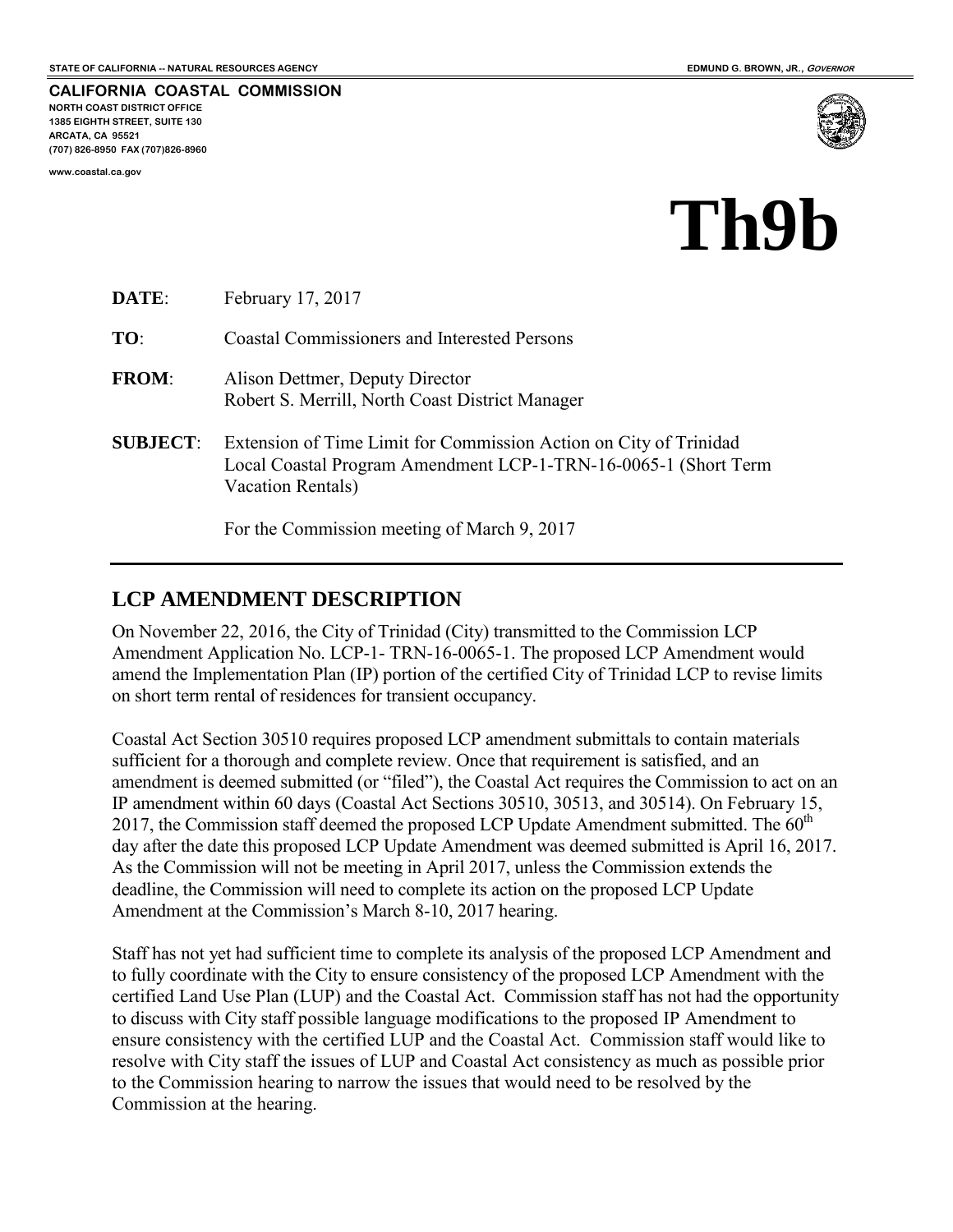Coastal Act Section 30517 states that the Commission may extend for good cause the 60-day time limit for Commission action on an IP amendment for a period not to exceed one year. Although staff is planning to bring the proposed amendment forward for Commission action at the June, 2017 Commission meeting in the North Coast District, staff recommends that the Commission extend the deadline for a full year as provided by the Coastal Act to allow for uncertainty in the review process and flexibility for coordination with the City on potential modifications. Therefore, staff recommends that the Commission extend the deadline for Commission action on the proposed IP amendment by one year. A one-year extension would result in a new deadline for Commission action of April 16, 2018.

### **STAFF RECOMMENDATION**

Staff recommends that the Commission vote to extend the deadline for Commission action for one year.

#### **Motion:**

*I move that the Commission extend the time limit to act on City of Trinidad Local Coastal Program Amendment No. LCP-1- TRN-16-0065-1 for a period of one year.* 

Staff recommends a **YES** vote. Passage of this motion will result in a one year extension of the period in which the Commission must act on the proposal, changing the deadline for Commission action from April 16, 2017 to April 16, 2018. An affirmative vote of a majority of the Commissioners present is needed to pass the motion.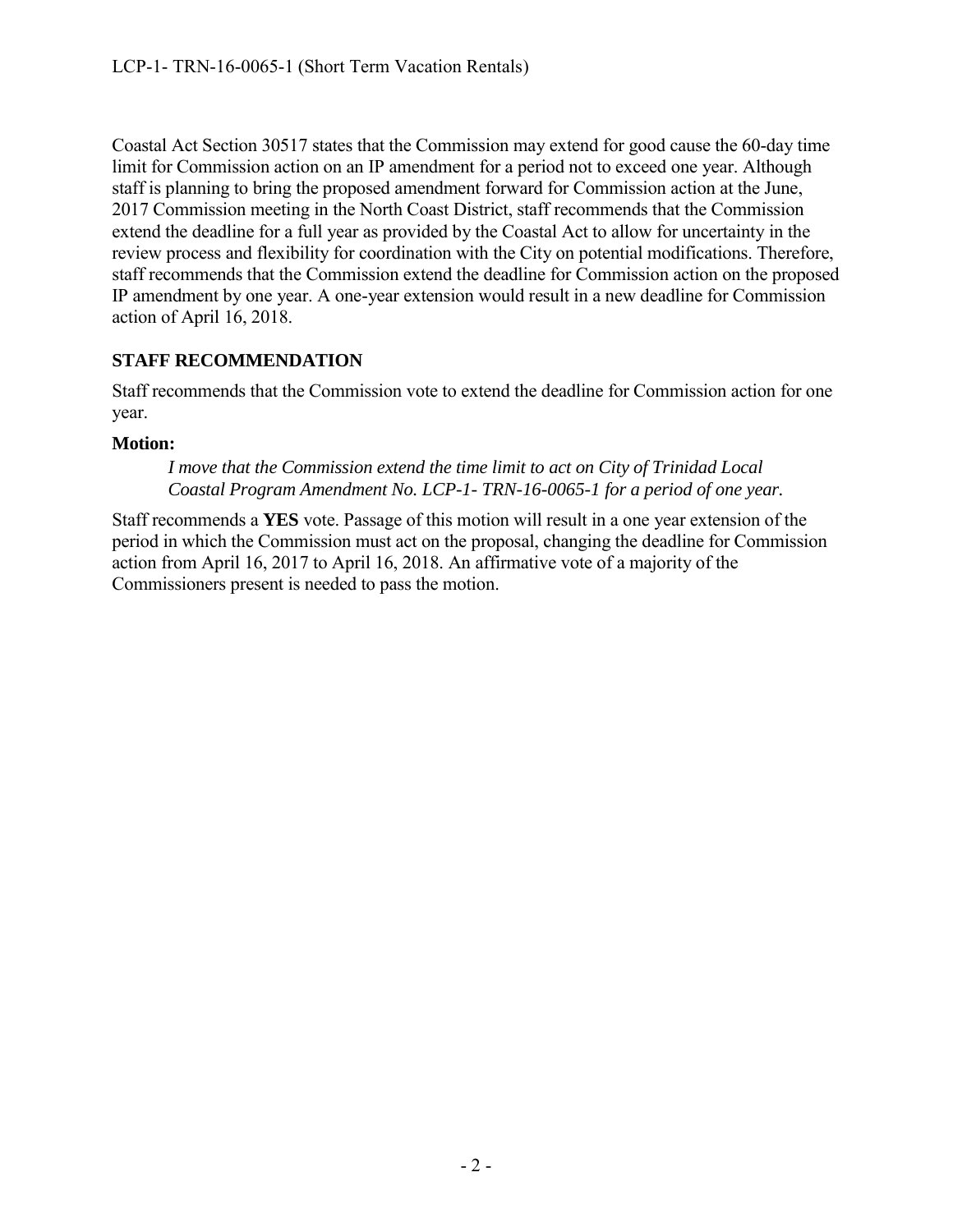CALIFORNIA COASTAL COMMISSION NORTH COAST DISTRICT OFFICE 1385 8<sup>th</sup> STREET • SUITE 130<br>ARCATA, CA 95521<br>(707) 826-8950 FAX (707) 826-8960

www.coastal.ca.gov





Th9b

### **MEMORANDUM**

Date: March 7, 2017

- To: Commissioners and Interested Parties
- Robert S. Merrill, District Manager North Coast District From:
- Subject: Correspondence to Commission Meeting for Thursday, March 9, 2017 **North Coast District**

| AGENDA#                      | <b>APPLICANT</b>                        | DESCRIPTION                                              | PAGE     |  |
|------------------------------|-----------------------------------------|----------------------------------------------------------|----------|--|
| LOCAL COASTAL PERMITS (LCPs) |                                         |                                                          |          |  |
| Th <sub>9b</sub>             | LCP-1-TRN-16-0065-1<br>City of Trinidad | Correspondence<br>from Jacques J. Beaupre                | Th9b-1   |  |
| Th9b                         | LCP-1-TRN-16-0065-1<br>City of Trinidad | Correspondence<br>from Richard Bruce                     | $Th9b-2$ |  |
| Th9b                         | LCP-1-TRN-16-0065-1<br>City of Trinidad | Correspondence<br>from multiple Trinidad citizens        | $Th9b-3$ |  |
| Th <sub>9</sub> b            | LCP-1-TRN-16-0065-1<br>City of Trinidad | Correspondence<br>from Karen Hicks                       | Th9b-4   |  |
| Th9b                         | LCP-1-TRN-16-0065-1<br>City of Trinidad | Correspondence<br>from Jonna & Reid Kitchen              | $Th9b-5$ |  |
| Th9b                         | LCP-1-TRN-16-0065-1<br>City of Trinidad | Correspondence<br>from Lore Snell and<br>Casey van Alten | $Th9b-6$ |  |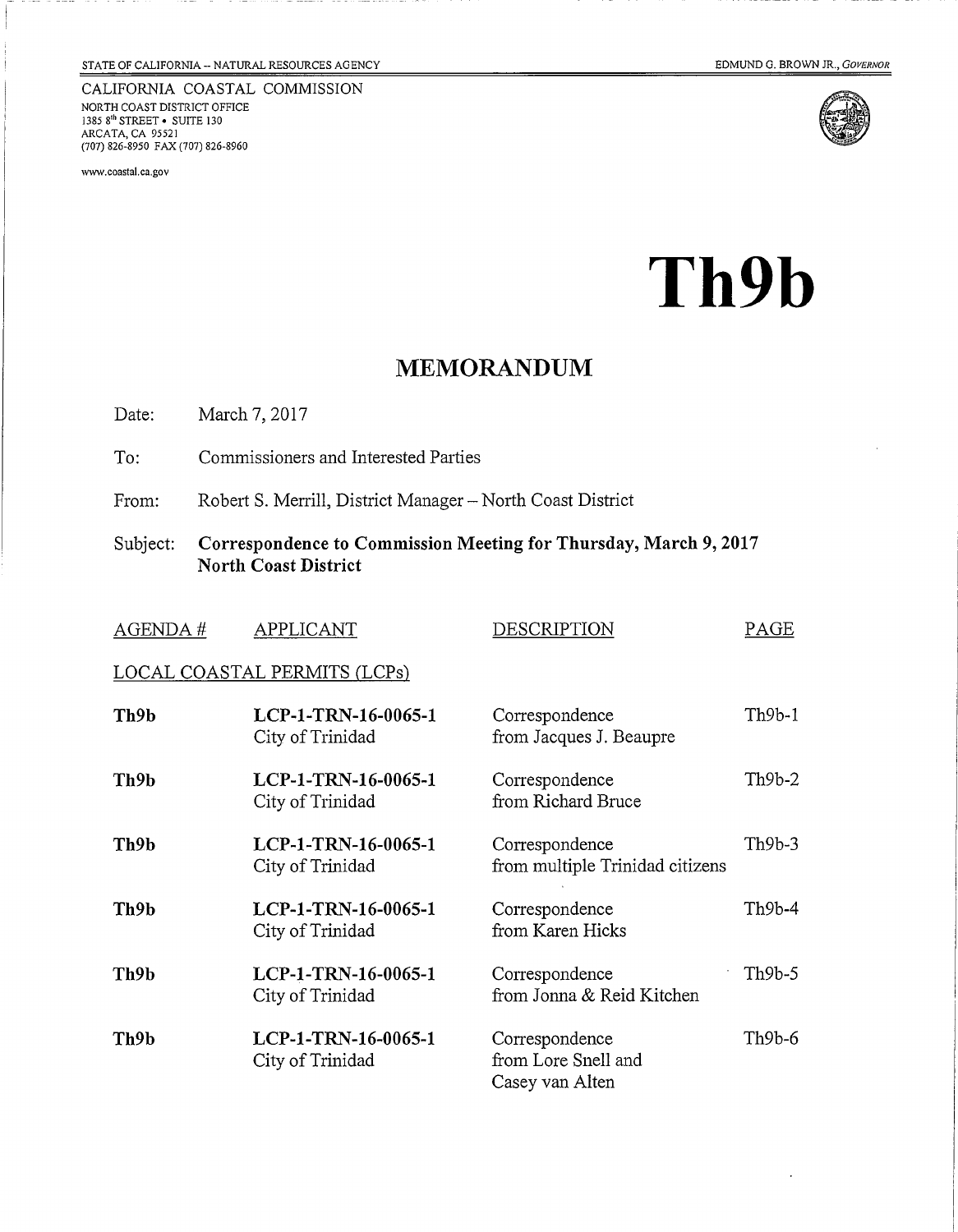Mr. Robert Merrill North Coast District Manager California Coastal Commission 1385 Eiahth Street, Suite 130 Arcata, CA 95521

### **RECEIVED**

**ITEM NO: Th9b** 

 $FER 27$   $200$ 

**CALIFORNIA** COASTAL COMMISSION NORTH COAST DISTRICT

February 27, 2017

Dear Mr. Merrill.

This is concerning Trinidad, California's LCP NO. LCP-1-TRN-16-0065-1.

I think the California Coastal Commission should take the time that is needed to investigate this flawed Amendment concerning STRs/VDUs in the City of Trinidad, CA.

l live and own my home at 231 Parker Creek Drive in Trinidad. I am next door to the VDU PARKER CREEK and directly across my one lane gravel road from the notorious VDU PALOMA.

STRs/VDUs should be phased out of the residential neighborhoods in Trinidad and relegated to lots zoned for business use. These VDUs are at maximum capacity and usually exceeding it when they are rented. The septic systems on these small city lots were not designed for commercial use. The Cities water system was not built to supply so many commercial business's.

Our small streets and limited parking were not designed for the many "hotel" like VDU business's that have taken over our City.

The amount of traffic from the renters and the many support vehicles for each VDU is truly incredible.

The City has no enforcement to control the rampant building code violations. The city lacks the ability to check on each VDU business license holder for business insurance. Business insurance, not homeowners insurance, is needed even if the VDU is not active.

This leaves the permanent residents as the De facto law enforcement agency which exposes us to retaliation from the STR/VDU industry. (already taking place)

The CCC should look into conflict of interest with some of Trinidad's employees, council members and planning commission. Are some of these people VDU license holders or have family and friends employed by the VDU industry?

Trinidad is a residential community which welcomes tourist with open arms. Tourist will be here without STRs/VDUs in the city. I would argue it would be a better experience for tourist without the leach like VDU/STR industry controlling our city.

Sincerely

Jarguer of Beaupre

Jacques J Beaupre PO Box 1177 Trinidad, CA 95570

 $79b - 1$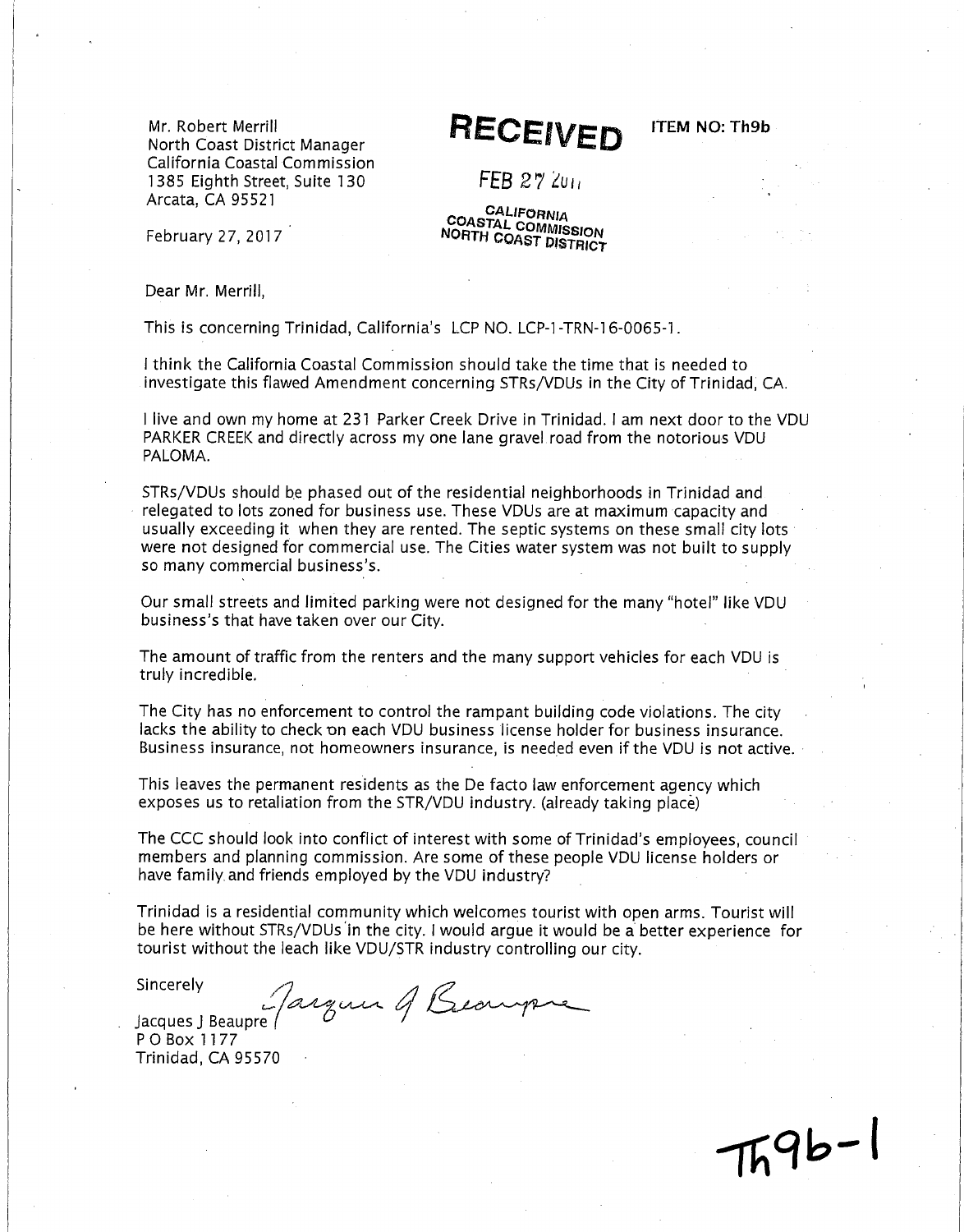## **RECEIVED**

ITEM NO: TH<sup>9</sup>R

FFR 24 2017

### **CALIFORNIA**<br>COASTAL COMMISSION **NORTH COAST DISTRICT**

February 23, 2017

596-2

Subject: Extension of time limit for Commission action on City of Trinidad request for certification of Implementation Plan (IP) amendment to revise limits on short term rental residences for transient occupancy.

Dear Mr. Merrill:

Mr. Robert Merrill

Arcata, CA 95521

North Coast District Manager

California Coastal Commission

1385 Eighth Street, Suite 130

My wife and I recently received a notice dated February 17, 2017 of a public hearing scheduled for March 9. 2017 to allow the Coastal Commission a time extension before considering the City of Trinidad's LCP Amendment NO. LCP-1-TRN-16-0065-1. Please accept the following comments for your consideration.

My wife and I are over 40 year residents of the City of Trinidad. Although now retired, we both owned and operated successful businesses in the City for many years. We are well aware of the importance of both tourism and an involved active citizenry in making Trinidad a vibrant and attractive community for both residents and visitors alike.

The City and a large number of concerned citizens have worked diligently for over a year to address legitimate concerns regarding short term rentals (STR-vacation rentals) and the problems that have arisen due to their proliferation. I have personally attended numerous committee, Planning Commission and City Council meetings regarding this issue. All sides have had ample opportunity to voice their feelings regarding the effect of STR's on the City and the City's LCP amendment has taken all of this into consideration. I fully support the amendment and ask that the Commission move forward as quickly as possible to approve the amendment.

Should the Commission grant itself a time extension for consideration of the City's LCP amendment, I urge that it be for no longer than the next regularly scheduled Commission meeting. The City of Trinidad and its residents deserve a decision before the onset of the summer tourism season.

Respectfully,

**Richard Bruce** 780 Underwood Drive PO Box 1190 Trinidad, CA 95570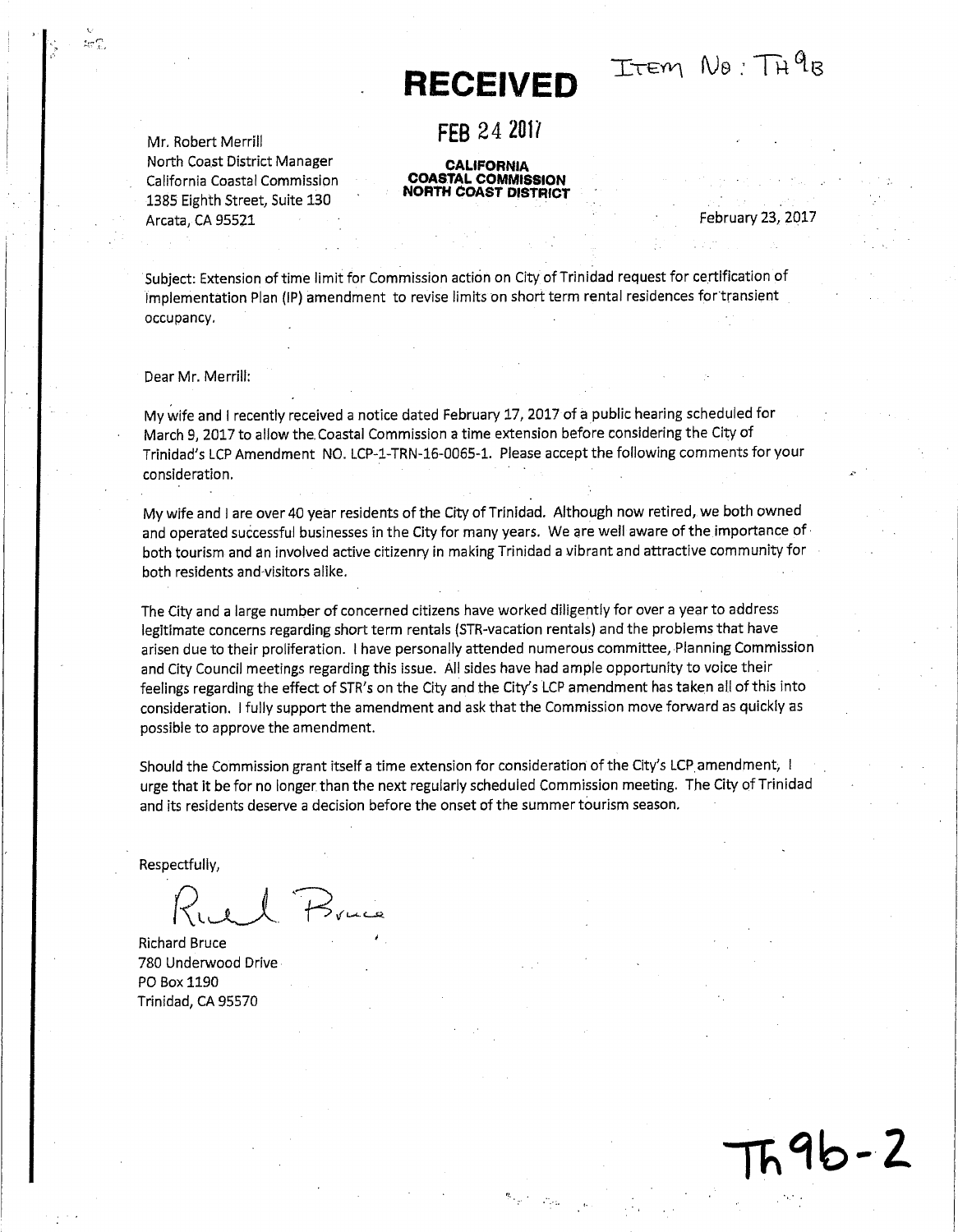February 24, 2017

#### Robert Merrill

#### North Coast District Manager - California Coastal Commission

1385 Eighth Street, Suite 130

**CALIFORNIA COASTAL COMMISSION NORTH COAST DISTRICT** 

**RECEIVED** 

**FEB 27 2011** 

Arcata, CA 95521

We, the undersigned, are residents or homeowners of the city of Trinidad. We urge the staff of the Coastal Commission to respond to the urgency expressed by our fellow resident, Richard Bruce. (His letter follows).

Mr. Bruce asked for expedited review of Trinidad's Short Term Rental ordinance. We are now within 4 months of the end of a legal moratorium on new applications for STR permits. If our STR ordinance does not clear Coastal Commission review before June, our ability to "cap" new vacation rental permits will expire. We will likely receive many new applications for permits, and will have limited recourse to deny those applicants.

Our proposed STR ordinance, under review by Coastal Commission staff since November, is the result. of years of work by many residents and of STR owners and managers. It represents a truly balanced approach, meeting the criteria requested by the Coastal Commission.

Thank you for responding to our urgent concerns.

Dwight Miller (Mayor & City Councilor) Laraine Cook Steve Duscha Wanda Lee Graves Ann Pinske Mike Pinske (former Planning Commissioner) Susan Berresford Jay Gold David Winnett (former City Councilor) Sharon Winnett Patricia Fleschner Susan Tissot (former City Councilor) Brian Tissot Marijane Beighley Poulton Cliff Poulton (former Planning  $Commonissinner)$ Sandra Cuthbertson Jim Cuthbertson (former City Councilor) Jason Ritchie Gail Kenny Maria C Bartlett (former City Councilor) Tom Odom (former City Councilor) Anne Odom (former City Councilor)

Ą.

Julie Fulkerson (former City Councilor) Cresta Schiefer Mark Schiefer Jan West (Trinidad School Board Trustee) Jack West (City Councilor) Kathleen Duncan Chi-Wei Lin (former City Councilor) Jackie Hogan Jim Calladine William Moir Steve Ladwig (City Councilor) Duane Torres Guadalupe Torres Gary Wagner Susan Wagner Julian Morales Sharon Hunter James H. Baker (City Councilor) Joan M. Baker Lois Harrington Diane Stockness (Planning Commissioner) Glenn Stockness Andrea Pucci

Th9b-3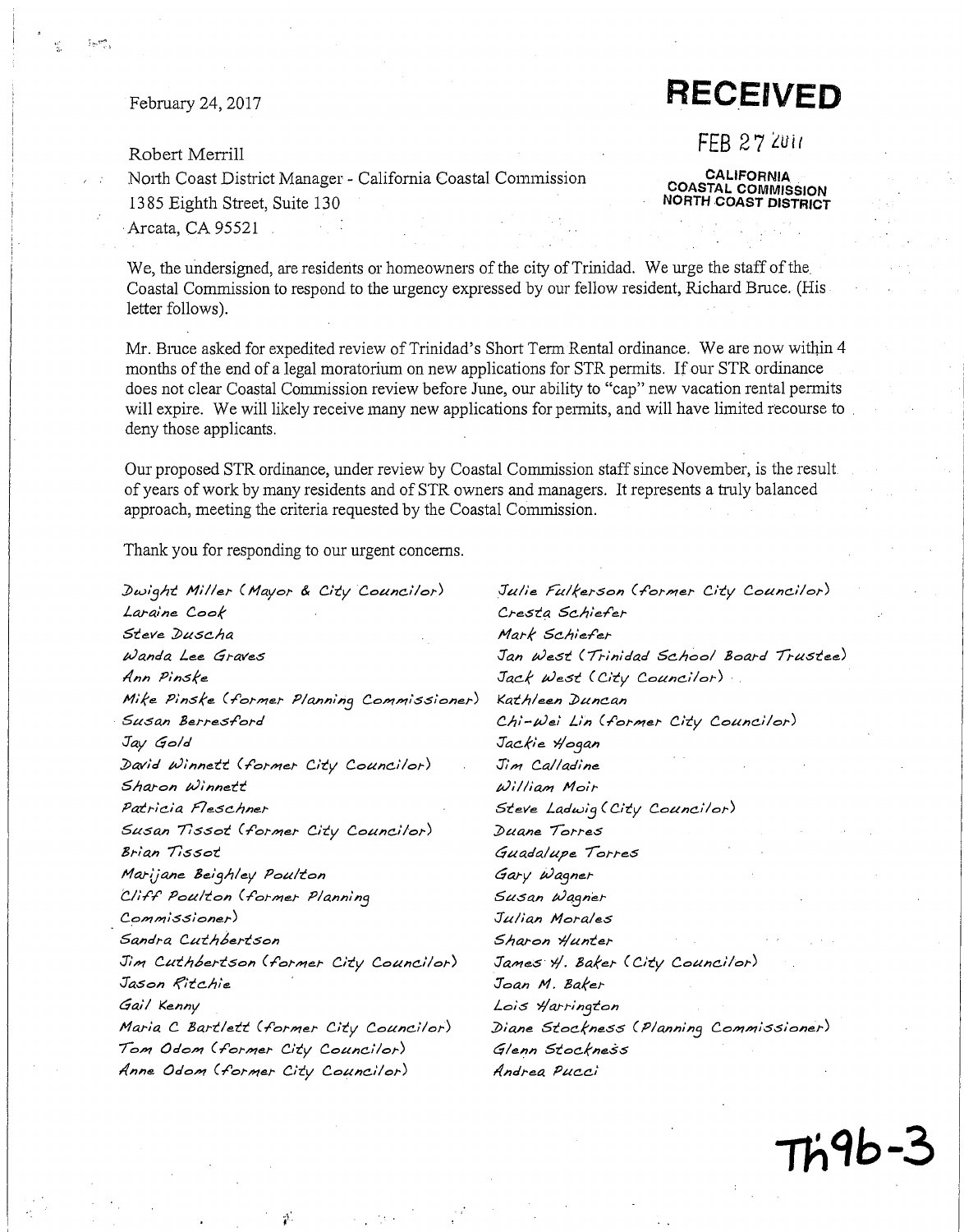Mr. Robert Merrill North Coast District Manager California Coastal Commission 1385 Eighth Street, Suite 130 Arcata, CA 95521 February 27, 2017

**RECEIVED** 

MAR 02 2011

CALIFORNIA<br>COASTAL COMMISSION NORTH COAST DISTRICT

Subject: Extension of time limit for Commission action on City of Trinidad request for certification of Implementation Plan (IP) amendment to revise limits on short term rental residences for transient occupancy.

Dear Mr. Merrill

I am writing in support of the extension of the time limit for the California Coastal Commission to review the City of Trinidad's STR Ordinance Amendment in June when the meeting can be held locally in Eureka where the public can be present to fully participate.

Respectfully

**Karen Hicks** 

Owner of the Crows Nest vacation rental.

 $Tn9b-4$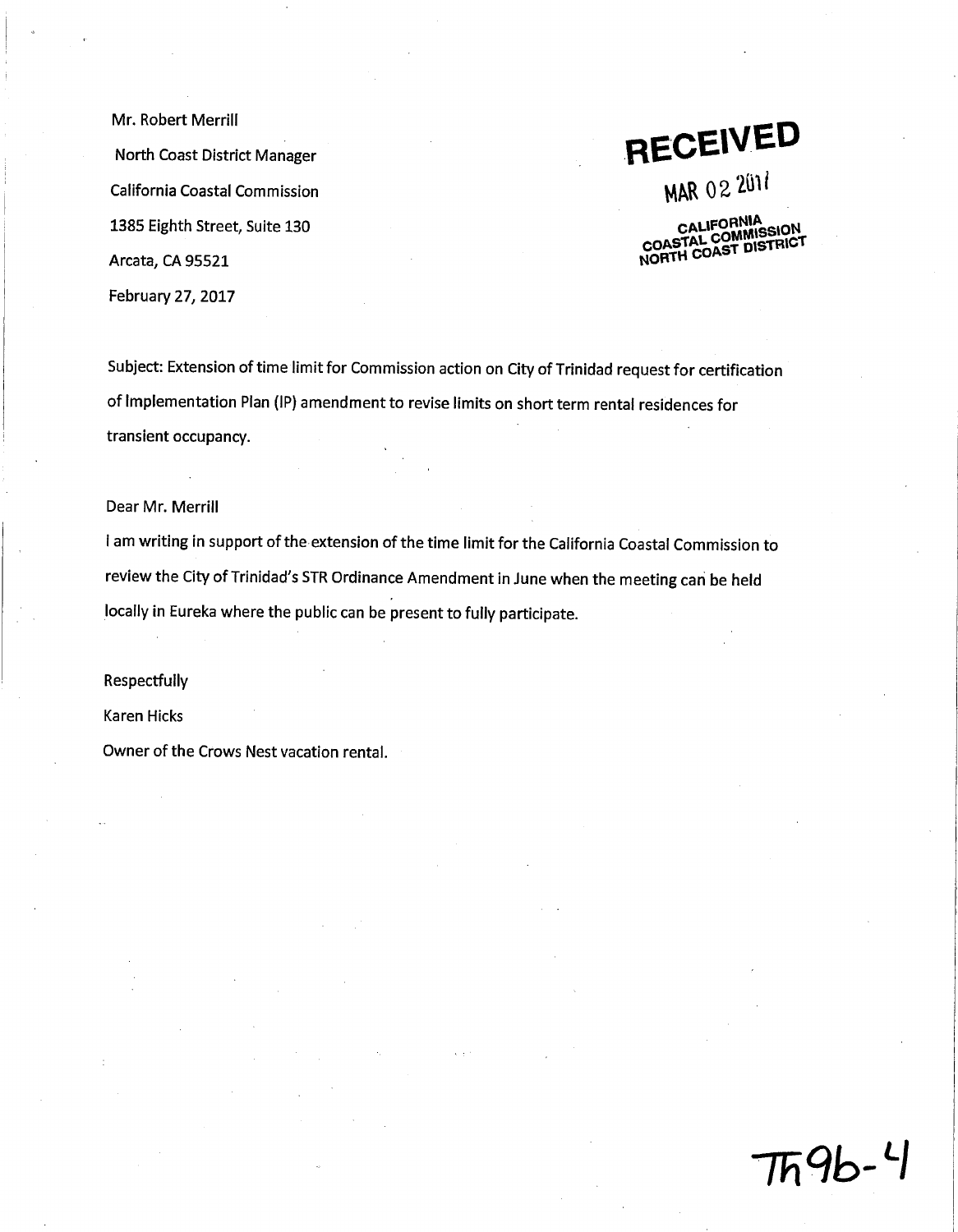Mr. Robert Merrill North Coast District Manager **California Coastal Commission** 1385 Eighth Street, Suite 130 Arcata, CA 95521

## **RECEIVED**

MAR 03 2017

**CALIFORNIA**<br>COASTAL COMMISSION NORTH COAST DISTRICT

February 27, 2017

Subject: Extension of time limit for Commission action on City of Trinidad request for certification of Implementation Plan (IP) amendment to revise limits on short term rental residences for transient occupancy.

Dear Mr. Merrill:

We are writing in support of the extension of time limit for the California Coastal Commission to review the City of Trinidad's STR Ordinance Amendment in June when the meeting can be held locally in Eureka where the public can be present to fully participate. We have lived in the city of Trinidad for over 15 years and have been managing vacation rentals in Trinidad for nearly a dozen years. We purchased Trinidad Retreats 6 years ago from local resident Gail Saunders who started it as the first vacation rental management company over 20 years ago. Vacation rentals are not a new concept in Trinidad. They have been part of the local fabric of our community for a long time. However maintaining a balance between residential and visitor services has become a critical and often controversial issue in this small town.

We have been active participants in the process of Trinidad creating and implementing the current VDU Ordinance which took over 5 years from creation to implementation. No sooner did the City Council adopt the current VDU Ordinance they issued an "Urgent Moratorium" and went back to the drawing board barely 2 months later because they neglected to include a "Cap". They suddenly became worried that the whole town would become swallowed up by vacation rentals. The city never even gave the current VDU Ordinance time to be implemented and evaluated to see if on it's own would deter more residents becoming vacation rentals and prevent concerns of the local citizens like noise, parking, parties, etc. The city could have very quickly developed a "Cap" recommendation without re-inventing the entire ordinance and running the risk of the moratorium expiring. Instead the city proceeded to gut the entire ordinance which took way too long and now the runs the risk of the moratorium expiring before the CCC can review and approve the amendment. It has come to my attention that a group of local Trinidad citizens is petitioning to have the California Coastal Commission review the City of Trinidad's STR Ordinance Amendment in March in Ventura rather than wait for the CCC to review it in June in Eureka. We strongly oppose the rushing of this very important ordinance amendment review. There are many new rules and regulations that need to be considered. Vacation rental homeowners have sought legal counsel on a number of these issues mainly pertaining to permits not being "transferrable". The city has also reduced the # of occupants allowed at the STR's which has the potential to greatly reduce visitor services. Given the

 $Th9b-5$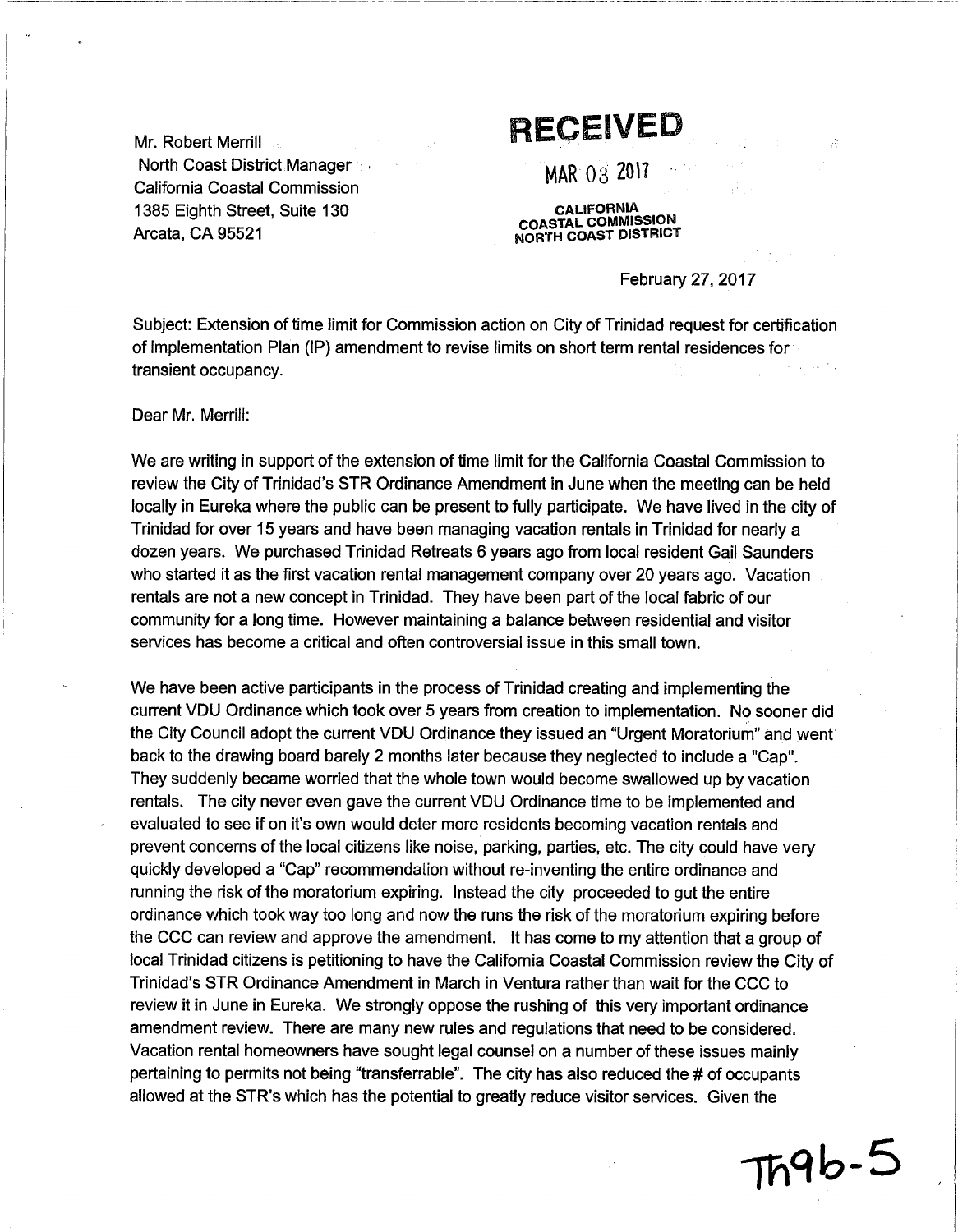amount of time already invested in this nearly 7 year process, we hope that the Coastal services of Commission will extend the meeting to June when it can be held in Eureka where the public can participate in the final stages of this process. the Charles of the state of the state of the state of the  $\mathbf{C}_k$  ,  $\mathbf{C}_k$ 

**可以通知所以继续可以得以同意的** 

of the second company of the second of the second company

 $\label{eq:2.1} \frac{1}{2\sqrt{2}}\left(\frac{1}{2}\right)^2\left(\frac{1}{2}\right)^2\left(\frac{1}{2}\right)^2\left(\frac{1}{2}\right)^2\left(\frac{1}{2}\right)^2\left(\frac{1}{2}\right)^2.$ 

ور اول

∵ aCl

**CRECK COMMA** 

Anioc

医鸣属叶 急行 放头

Respectfully,

The control of the control of the control of the state of the state of the state of the state of the state of the state of the state of the state of the state of the state of the state of the state of the state of the stat Johna and Reid Kitchen **Owners - Trinidad Retreats Contractor** 

ានការពិត្រិតនៅក្នុងព្រះបាទស្រុ<mark>ះជិតន</mark>្ទះបានបង្កើតទី១ ខ្លួន រូបនេះ មាន បានបានប្រាសាទ និង ជាប្រកាសការណ៍ នាងការ បានប្រ มันที่สถานีที่อย่างและเป็นเพื่อใช้เป็นความการเป็นอย่างแต่ไม่เป็นเป็นอย่างอย่างเป็นเป็นเพื่อให้เป็นความเป็นความ  $\sim_{\rm N}$  and the first construction of  $\sim_{\rm N}$  and  $\sim_{\rm N}$  . There is a construction of the first particle of  $\sim$ 的复数人名费尔斯特罗 的复数医学的 一般的 医腹膜炎 计二元 2000年 10月 12日 12日 12日 12日 12日 - CORAL BE DEARBOARD (FELTIMATION) DEARBOARD (CORAL FELTIMARE EXTERNARISM) - CORAL CORAL CORAL CORAL 1. 法受害 ( ) a ad info ( ) discovery of the composition of the composition of the composition of the component of  $\langle \cos \phi \vert \hat{u} \rangle = \langle \phi \vert \hat{u} \rangle \hat{u} \langle \hat{u} \rangle \langle \hat{u} \rangle = \langle \hat{u} \vert \hat{u} \rangle = \langle \hat{u} \hat{u} \rangle = \langle \hat{u} \hat{u} \rangle \langle \hat{u} \rangle \langle \hat{u} \rangle \langle \hat{u} \rangle = \langle \hat{u} \vert \hat{u} \rangle$  $\label{eq:3.1} \frac{1}{\sqrt{2}}\sum_{i=1}^{\infty}\frac{1}{\sqrt{2}}\sum_{i=1}^{\infty}\frac{1}{\sqrt{2}}\sum_{i=1}^{\infty}\frac{1}{\sqrt{2}}\sum_{i=1}^{\infty}\frac{1}{\sqrt{2}}\sum_{i=1}^{\infty}\frac{1}{\sqrt{2}}\sum_{i=1}^{\infty}\frac{1}{\sqrt{2}}\sum_{i=1}^{\infty}\frac{1}{\sqrt{2}}\sum_{i=1}^{\infty}\frac{1}{\sqrt{2}}\sum_{i=1}^{\infty}\frac{1}{\sqrt{2}}\sum_{i=1}^{\infty}\$ and the control of the world in the complete the condition of the control of the control of the control of a formal power of the company of the state of the state of the state of the

The company is become the start of the contribution of the company of the liga em Camillanda, como esta el seu contra considerada para  $\label{eq:3.1} g^2\left(\phi,\phi\right)g^2=\left(\begin{array}{cc} 1 & 0 & 0 \\ 0 & 0 & 0 \end{array}\right).$ and the state of the second and the state of the state of the state of the

 $\lambda$  and (2) 上海 (1) 在一个人的复数 (1) 经有限公司的 (1) 上海 (1) 这个人 2002年1月10日, 1990年4月1日, 1990年4月 State of Car وبالتي فكالتعملات المتع  $\langle \cdot | \cdot \rangle$ the first product of the company  $\mathcal{L} = \{ \mathcal{L} \in \mathcal{L} \}$  $\epsilon_{\rm max}$ **Contained** Control of the control of the control of the Control of the Control of the Control of the Control of the Control of the Control of the Control of the Control of the Control of the Control of the Control of the Control of t  $\sim 10^{10}$   $\sim$  $\chi^2_{\rm L} = -\lambda$  . **Committee** 的复数人名英法尔 有格尔族  $\mathcal{G}^{\mathcal{G}}$  , where  $\mathcal{G}^{\mathcal{G}}$  is a set of  $\mathcal{G}^{\mathcal{G}}$  $\mathcal{L}^{\text{max}}_{\text{max}}$  , where  $\mathcal{L}^{\text{max}}_{\text{max}}$ (1) 不可以说明, (1) (2) (4) (1) (4) (1) (2) (3) (4) (4) (4) (4) (4)  $\sim 10^6$ 经合同的 的复数法国国际货币 in type of  $\sim 10^{11}$  and  $\sim 10^{11}$